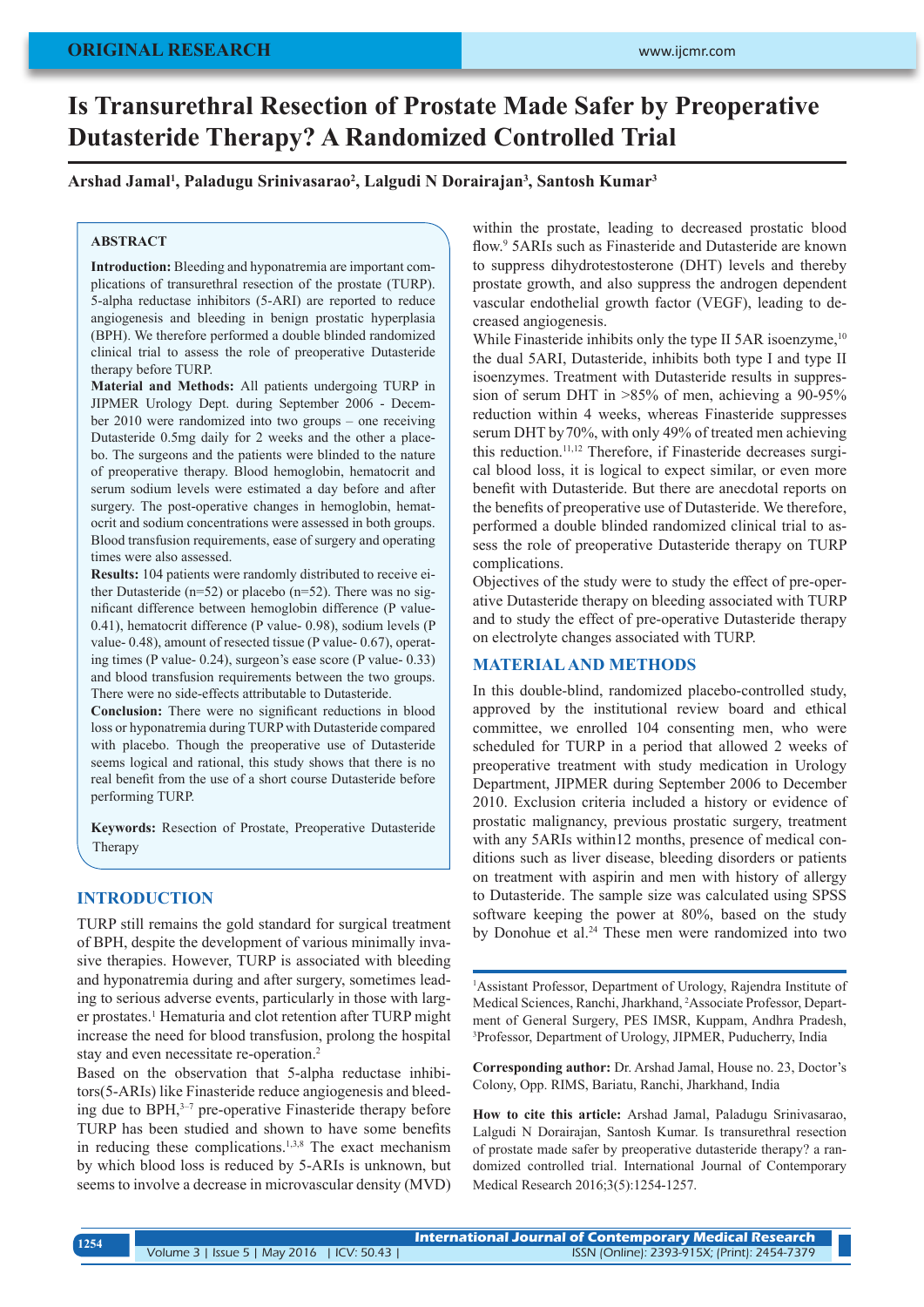groups (Study group,  $n=52$  and control group,  $n==52$ ) by block randomization– one receiving oral Dutasteride 0.5mg once daily for 2 weeks and the other receiving placebo for same period of time. The surgeons and the patients were blinded to the nature of preoperative therapy. Serum hemoglobin, hematocrit and sodium levels were estimated a day before and after surgery. Surgery was either performed or supervised by experienced surgeons. Spinal anesthesia was used in all the patients. Catheter traction was applied, if clinically imperative. Weight of the resected prostatic tissue was recorded and subjected for histopathological examination. The operating time was recorded. The ease of surgery was assessed by visual analog scale ranging from 1 to 10. Blood transfusion requirements were noted.

## **STATISTICAL ANALYSIS**

Results were analyzed using Student t test, with  $P < 0.05$ considered to indicate statistical significance.

### **RESULTS**

All 104 randomized patients underwent TURP. There was no difference between the treatment groups in baseline characteristics, ie age, prostate volume, preoperative- hemoglobin, hematocrit and serum sodium levels.(Table.1) Dutasteride was well tolerated.

After TURP, a mean decrease of 1.46gms in Hb, 2% in hematocrit and 4.92mEq in sodium concentrations were observed in Dutasteride group. A mean decrease of 1.29gms in Hb, 2.01% in hematocrit and 4.36mEq in sodium concentrations were observed in control group. In Dutasteride group, the mean weight of resectate was 28.8gms, mean operating time was 62.3minutes and mean VAS score was 2.65. In control group, the mean weight of resectate was 28.1gms, mean operating time was 64.8minutes and mean VAS score was 2.86. Statistically, there was no significant difference between the groups for these variables.(Table.2)

Clot retention occurred in 1 patient in the study group, in the immediate post op period, which required clot evacuation. Blood transfusion was required for 2 patients in each group. In Dutasteride group, histopathological examination of 2 of the resected specimen was suggestive of acute prostatitis and one was suggestive of chromic prostatitis in addition to benign hyperplasia. In control group, 4 of the specimen were reported to have features of chronic prostatitis in addition to benign hyperplasia. None of the resected specimen was reported to have malignancy.

### **DISCUSSION**

The primary objective of this randomized, double-blind, placebo-controlled study was to assess whether pretreatment with Dutasteride reduces the blood loss during TURP.

The rationale for the view that 5ARIs reduce blood loss during TURP is that these drugs reduce MVD and prostate size by inhibiting conversion of testosterone to dihydrotestosterone, thereby decreasing the activity of androgen dependent growth factors like VEGF, FGF and EGF.13-16 It is also supported by the studies showing that Finasteride, a 5ARI reduced gross haematuria secondary to prostatic bleeding.<sup>3-7</sup> As a logical extension of this fact, a few studies have been reported on the effect of 5ARIs on blood loss associated with TURP. However, the results of these studies have been less consistent.17-23

Pretreatment with Finasteride for duration of 2 weeks<sup>24</sup> and 8 to 10 weeks<sup>18</sup> had been shown to reduce bleeding during TURP for larger glands. However, Sandfeldt et al<sup>20</sup> observed that there was no difference in blood loss intraoperatively and perioperatively even after 3 months of pretreatment with Finasteride on 30 to 90 gm prostates. The majority of the studies showing that 5ARIs are beneficial in reducing blood loss during TURP are single center trials and having less number of patients. The multicentric randomized placebo-controlled trial by Boccon-Gibod et al<sup>22</sup> and a largest double-blind, randomized, placebo-controlled multicentre study by Hahn, R. G et al<sup>23</sup>

have shown no significant difference between the groups treated with Dutasteride 0.5mg and placebo prior to TURP.

In a series of 12 patients, Carlin et al<sup>3</sup> noted that, hematuria associated with BPH, subsided within 2 weeks of treatment with Finasteride. Similarly, Lekas et al<sup>15</sup> reported that prostatic blood flow decreased by upto 60% in rats treated with Finasterid for 7 days. Donohue et al.<sup>25</sup> in a randomized placebo-controlled trial showed that Finasteride reduces prostatic vascularity rapidly within 2 weeks. Based on the positive results of the above studies with a short pretreatment period,

| <b>Characteristic</b>                                | Dutasteride group $(n=52)$ | Placebo group $(n=52)$ | <b>P</b> value |  |
|------------------------------------------------------|----------------------------|------------------------|----------------|--|
| Mean Age-years (Range, SD)                           | $63.8(53-79, 6.6)$         | $65.5(50-85, 7.8)$     | 0.22           |  |
| Mean Prostate volume-cc (Range, SD)                  | $39.8(20-69, 10.4)$        | $40.4(26-63, 9.7)$     | 0.76           |  |
| Mean Pre-operative Hemoglobin-gms/dl (Range, SD)     | $11.8(8.5-15, 1.6)$        | $11.6(9-14.5, 1.3)$    | 0.56           |  |
| Mean Pre-operative Hematocrit-% (Range, SD)          | $35.1(27-41.7, 4.2)$       | 34.1 (26.4-42.9, 3.8)  | 0.21           |  |
| Mean Pre-operative Sodium-mEq/L (Range, SD)          | $137(126-147, 4.6)$        | $136(122-147, 5.3)$    | 0.31           |  |
| <b>Table-1:</b> Baseline characteristics of Patients |                            |                        |                |  |

| Variable                                 | Dutasteride group $(n=52)$ | Placebo group $(n=52)$ | P value |  |
|------------------------------------------|----------------------------|------------------------|---------|--|
| Mean Hemoglobin decrease-gms (Range, SD) | $1.46(-1.3-4.4, 1.22)$     | $1.29(-1.2-3.4, 0.93)$ | 0.41    |  |
| Mean Hematocrit decrease-% (Range, SD)   | $2.0$ (-5.0-11.7, 3.39)    | $2.01(-5.6-8.9, 2.78)$ | 0.98    |  |
| Mean Sodium decrease-mEq (Range, SD)     | $4.92(-4.0-14.0, 3.65)$    | $4.36(-7.0-13.0)$      | 0.48    |  |
| Mean weight of resectate-gms (Range, SD) | 28.8 (12.0-52, 8.31)       | 28.1 (16-50, 7.23)     | 0.67    |  |
| Mean operating time-minutes (Range, SD)  | $62.3(30-80, 10.4)$        | 64.8 (40-95, 11.3)     | 0.24    |  |
| Mean VAS score (Range, SD)               | $2.65(1.0-6.0, 0.96)$      | $2.86(1.0-7.0, 1.25)$  | 0.33    |  |
| Table-2: Provide heading for the table   |                            |                        |         |  |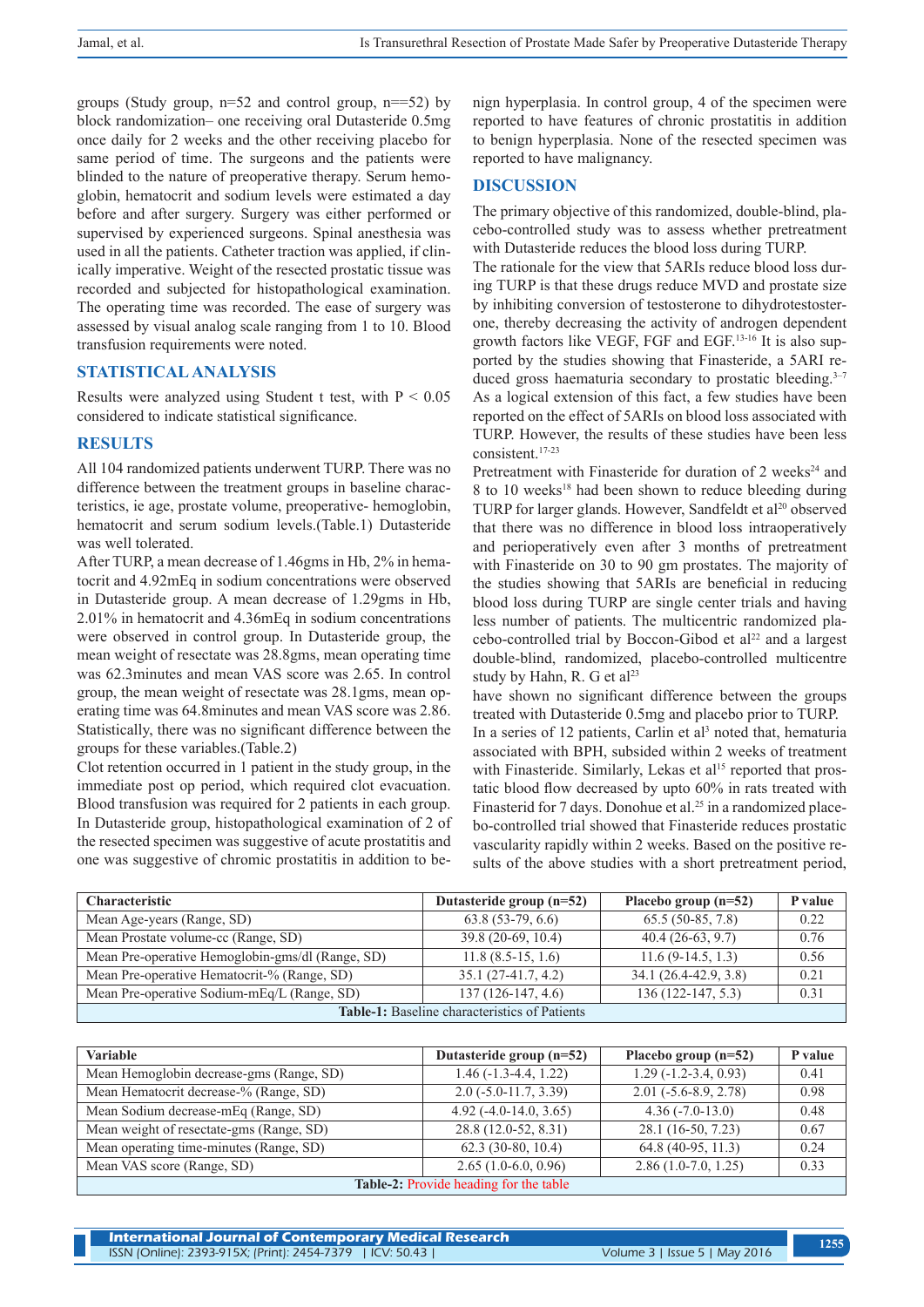we used a treatment arm with 2 weeks preoperative medication with Dutasteride, which is practically a reasonable waiting period before surgery.

The most practical way to quantify blood loss during TURP is by measuring Hb in the irrigating fluid, $<sup>8</sup>$  however, irriga-</sup> tion fluid Hb levels are only 5–10% of that found in whole blood, therefore precision is not ensured in estimating hemoglobin concentration all the time. Moreover, the need for blood transfusion is decided based on the serum hemoglobin concentration. Hence we assessed blood loss by decrease in serum hemoglobin. Hematocrit was also estimated along with hemoglobin to overcome the effect of hydration.

In the present study, no significant difference in blood loss was found between two groups, which is consistent with the findings of previous studies on Dutasteride.<sup>22,23</sup> The overall transfusion rate was 4%, as expected from previous reports.<sup>2,8,23</sup> However, the incidence of clot retention was  $1\%$ , which is significantly lower than previously reported.<sup>23</sup> There was no observable effect of preoperative Dutasteride on the serum electrolytes.

The incidentally diagnosed prostatic cancer, following TURP was reported to be 10%.26 However, in the present study, none of the resected specimen was reported to have malignancy, which might be due to non involvement of peripheral zone in the resection.

# **CONCLUSION**

Preoperative Dutasteride 0.5 mg once daily for 2 weeks is not effective in reducing blood loss during or after TURP and also does not have effect on electrolyte changes associated with TURP. Though the preoperative use of Dutasteride seems logical and rational, this study shows that there is no real benefit from the use of a short course Dutasteride before performing TURP. This study adds to the body of conflicting evidence. Therefore, further trials need to be conducted on the efficacy of preoperative Dutasteride, its dosage and duration of treatment and also to compare the efficacy of preoperative Finasteride versus Dutasteride.

# **REFERENCES**

- 1. Uchida T, Ohori M, Soh S et al. Factors influencing morbidity in patients undergoing transurethral resection of the prostate. Urology 1999;53:98–105.
- 2. Mebust WK, Holtgrewe HL, Cockett AT, Peters PC. Transurethral prostatectomy: immediate and postoperative complications. A cooperative study of 13 participating institutions evaluating 3885 patients. J Urol 1989; 141:243–7.
- 3. Carlin BI, Bodner DR, Spirnak JP, Resnick MI. Role of finasteride in the treatment of recurrent hematuria secondary to benign prostatic hyperplasia. Prostate 1997; 31:180–2.
- Miller MI, Puchner PJ. Effects of finasteride on hematuria associated with benign prostatic hyperplasia: longterm follow-up. Urology 1998;51:237–40.
- 5. Sieber PR, Rommel FM, Huffnagle HW et al. The treatment of gross hematuria secondary to prostatic bleeding with finasteride. J Urol 1998;159:1232–3.
- 6. Foley SJ, Soloman LZ, Wedderburn AW et al. A prospective study of the natural history of hematuria associated with benign prostatic hyperplasia and the effect

of finasteride. J Urol 2000;163:496–8.

- 7. Delakas D, Lianos E, Karyotis I, Cranidis A. Finasteride: a long-term follow-up in the treatment of recurrent hematuria associated with benign prostatic hyperplasia. Urol Int 2001;67:69–72.
- 8. Ekengren J, Hahn RG. Blood loss during transurethral resection of the prostate as measured with the HemoCue photometer. Scand J Urol Nephrol 1993;27:501–7.
- 9. Foley SJ, Bailey DM. Microvessel density in prostatic hyperplasia. BJU Int 2000;85:70–3.
- 10. Bramson HN, Hermann D, Batchelor KW, Lee FW, James MK, Frye SV. Unique preclinical characteristics of GG745, a potent dual inhibitor of 5AR. J Pharmacol Exp Ther 1997;282:1496–502.
- 11. Roehrborn CG, Andriole G, Schalken JA, Wilson T, Clark RV. Dutasteride, a novel dual 5-alpha reductase inhibitor, reduces serum DHT to a greater extent versus finasteride and achieves finasteride maximal reduction in a larger proportion of patients. Eur Urol Suppl 2003; 2:161, Abstract 635.
- 12. Wurzel R, Ray P, Major-Walker K, Shannon J. Inhibition of type I and type II 5-alpha reductase with dutasteride (0.5 mg) significantly reduces intraprostatic dihydrotestosterone in BPH patients. AUA Meeting 2006 (Abstract)
- 13. Puchner PJ, Miller MI. The effects of finasteride on hematuria associated with benign prostatic hyperplasia: a preliminary report. J Urol 1995;154:1779–82.
- 14. Marshall S, Narayan P. Treatment of prostatic bleeding: suppression of angiogenesis by androgen deprivation. J Urol 1993;149:1553–4.
- 15. Lekas E, Bergh A, Damber JE. Effects of finasteride and bicalutamide on prostatic blood flow in the rat. BJU Int 2000;85:962–5.
- 16. Pareek G, Shevchuk M, Armenakas NA et al. The effect of finasteride on the expression of vascular endothelial growth factor and microvessel density: a possible mechanism for decreased prostatic bleeding in treated patients. J Urol 2003;169:20–3.
- 17. Hagerty JA, Ginsberg PC, Harmon JD, Harkaway RC. Pretreatment with finasteride decreases perioperative bleeding associated with transurethral resection of the prostate. Urology 2000;55:684–9.
- 18. Crea G, Sanfilippo G, Anastasi G, Magno C, Vizzini C, Inferrera A. Pre-surgical finasteride therapy in patients treated endoscopically for benign prostatic hyperplasia. Urol Int 2005;74:51–3.
- 19. Özdal ÖL, Özden C, Benli K, Gokkaya S, Bulut S, Memis A. Effect of short-term finasteride therapy on peroperative bleeding in patients who were candidates for transurethral resection of the prostate (TUR-P): a randomized controlled study. Prostate Cancer Prostatic Dis 2005;8:215–8.
- 20. Sandfeldt L, Bailey DM, Hahn RG. Blood loss during transurethral resection of the prostate after 3 months of treatment with finasteride. Urology 2001;58:972–6.
- 21. Lund L, Möller Ernst-Jensen K, Torring N, Erik Nielsen J. Impact of finasteride treatment on perioperative bleeding before transurethral resection of the prostate: a prospective randomized study. Scand J Urol Nephrol 2005;39:160–2.
- 22. Boccon-Gibod L, Valton M, Ibrahim H, Boccon-Gibod L, Comenducci A. Effect of dutasteride on reduction of intraoperative bleeding related to transurethral resection